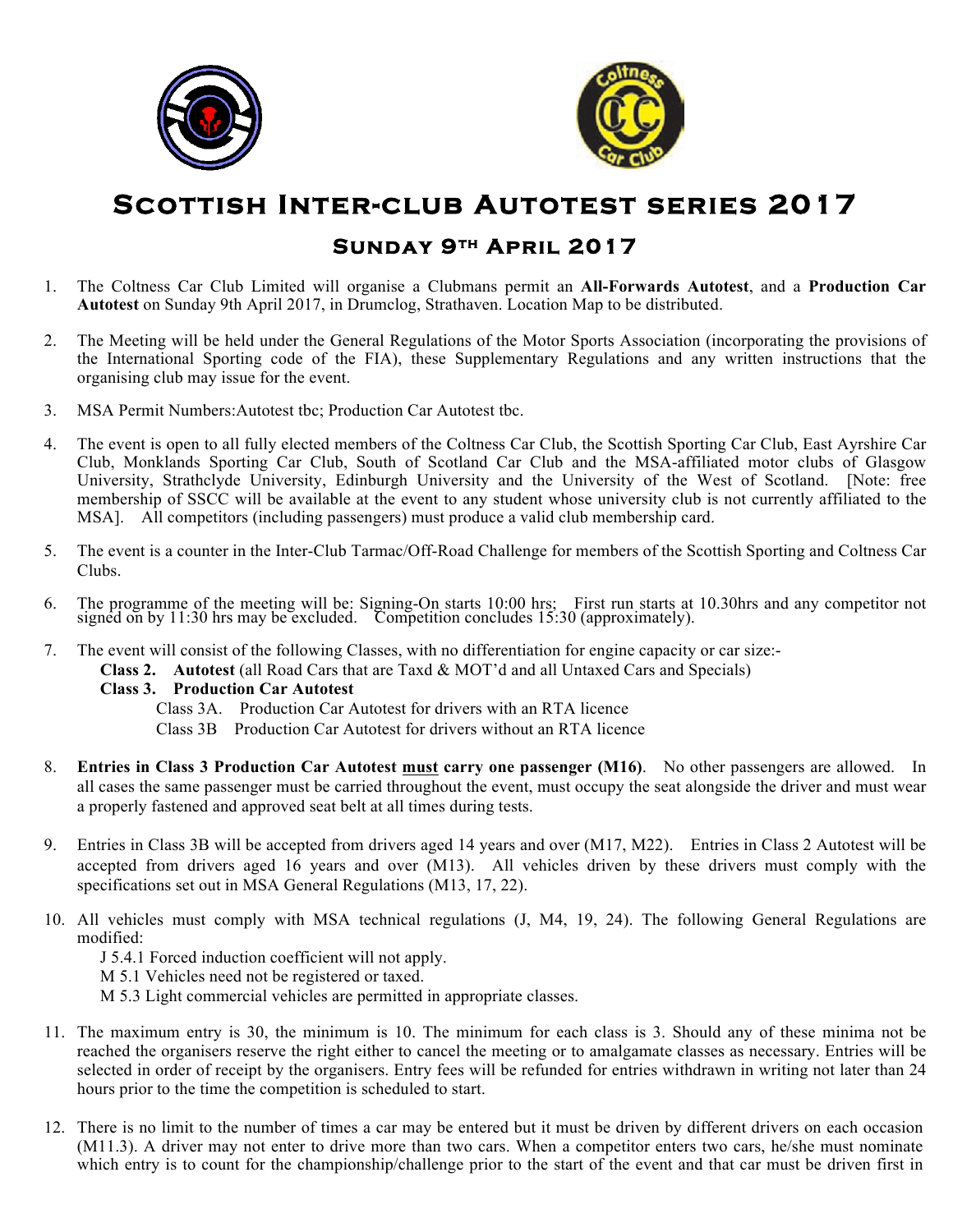each test. In the absence of a formal nomination the first car driven will be deemed to be the nominated car.

- 13. The entry fee is £15.00. The entry list opens on receipt of these regulations **and closes on Wednesday 5th April 2017 at 7.00 pm**. **ENTRIES MAY BE ACCEPTED AT THE EVENT**. Entries may be made by telephone or email in the first instance (such entries must subsequently be confirmed in writing on the official entry form accompanied by the appropriate fee).
- 14. The Entries Secretary, to whom all entries should be addressed is:

Campbell Jamieson 8 Rhymiebank Stonehouse ML9 3QT Email:autotest@coltnesscarclub.com; Mobile 07964 853990 Or Hugh (Shug) Steel Mobile 07977 552246 To enter this event please email or 'phone Campbell or Shug with your name, contact details and details of your entry (class entered, car make, model and engine capacity). **Then print off and complete the form below and bring the** 

## **completed form and the entry fee with you to the event.**

| 15. Other officials | Club Stewards             | Maurice Fox, Campbell Jamieson  |
|---------------------|---------------------------|---------------------------------|
|                     | Clerk of the Course       | Hugh Steel                      |
|                     | Chief Timekeeper          | Janette Telfer                  |
|                     | Chief Scrutineer          | Campbell Jamieson               |
|                     | Club Child Safety Officer | Graeme Sherridan (07769 696304) |

- 16. (a) Final Instructions, Details of Tests and Timecards will be issued at signing-on.
	- (b) Competitors will be identified by numbered Timecards
	- (c) Practising will not be allowed.
	- (d) Timing will be by stopwatch.
	- (e) The starting signal will be verbal.
	- (f) Order of attempting tests will be at organiser's discretion.
- 17. Each competitor's slowest time from each group of tests will be discounted when calculating the results.
- 18. Marking and penalties will be as printed in Section M Table M.7 of the MSA General Regulations except as modified below.

Table M7 (c) Not performing test properly - lowest time in Class + 20 marks

Table M7 (d) Striking a pylon, barrier or wall or crossing boundary of test  $+5$  marks.

Table M7 (e) Failing to cross or stop at any line or specified position  $+ 5$  marks.

Table M7 (e) Failing to stop at a Baulk line + 10 marks.

- 19. All other general regulations of the MSA apply as written except for the following which is modified: M6.6 Pylons may be less than 1m high.
- 20. Provisional results will be published as soon as possible after the end of the event.
- 21. Any protest must be lodged in accordance with C5
- 22. Awards will be presented as follows: FTD in Autotest, FTD in Production Car Autotest. In addition (and subject to 3 or more starters in the category) a First Beginner award will be presented to the most meritorious competitor in all 3 events, as decided by the officials listed in SR15. (A Beginner is a competitor who has not previously won any award in an Autotest).

All awards will be presented at the Club's Annual Presentation of Awards 2018. No competitor may win more than one award.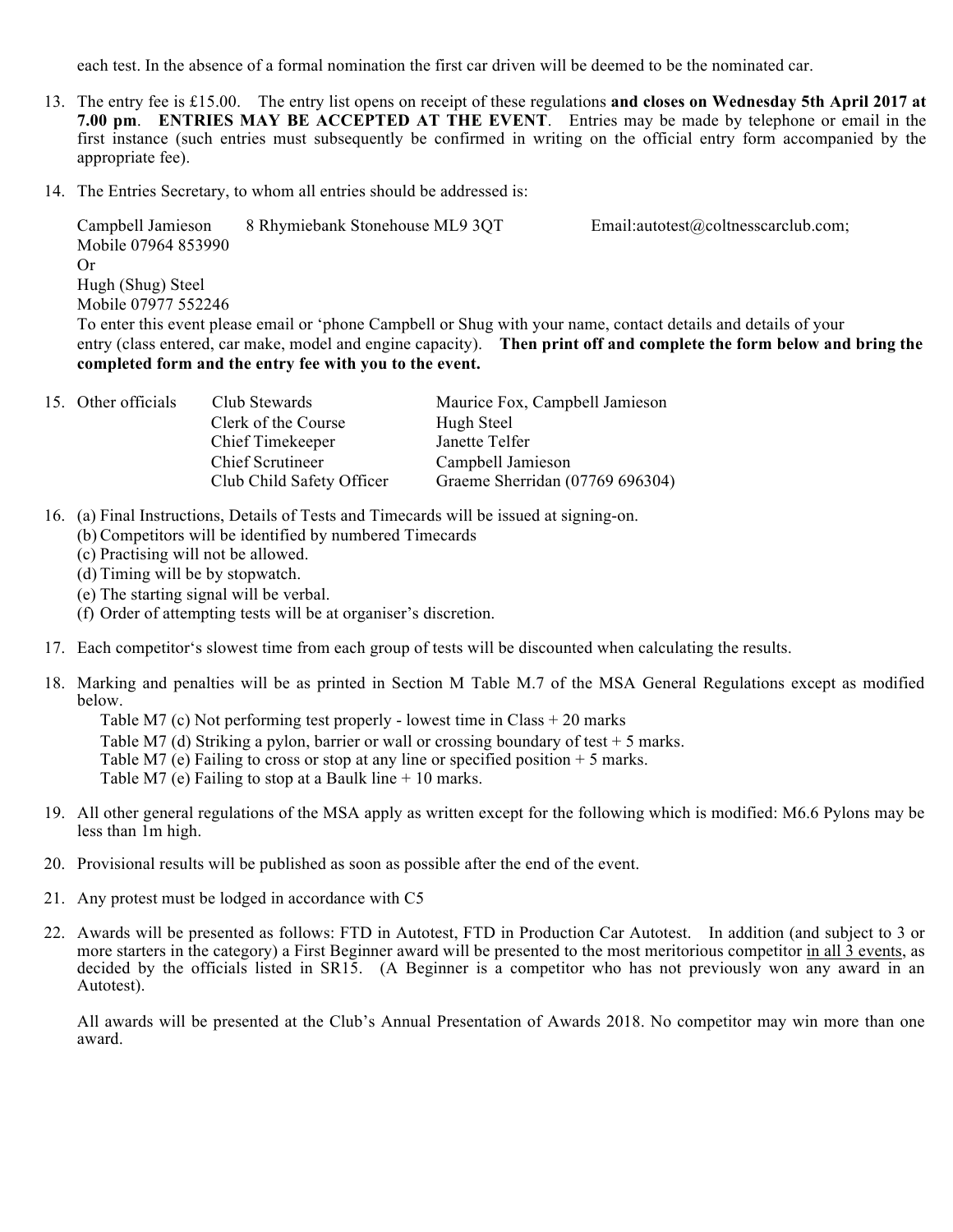## **Scottish Inter-Club Autotest Series 2 : 09th April 2017**

### **ENTRY FORM PAGE 1**

1. I declare that I have been given the opportunity to read the General Regulations of the Motor Sports Association and, if any, the Supplementary Regulations for this event and agree to be bound by them. I declare that I am physically and mentally fit and competent to take part in the event and I am competent to do so. I acknowledge that I understand the nature and type of the competition and the potential risk inherent with motorsport and agree to accept that risk. I understand that motorsport can be dangerous and accidents causing death, injury, disability and property damage can and do happen. I understand that these risks may give rise to my suffering personal injury or other loss and I acknowledge and accept these risks. In consideration of the acceptance of this entry I agree that neither any one of or any combination of the MSA and its associated clubs, the organisers, the track owners or other occupiers, the promoters and their respective officers, servants, representatives and agents (the "Parties") shall have any liability for loss or damage which may be sustained or incurred by me as a result of participation in the Event including but not limited to damage to property, economic loss, consequential loss or financial loss howsoever caused. Nothing in this clause is intended to or shall be deemed to exclude or limit liability for death or personal injury. To the fullest extent permitted by law I agree to indemnify and hold harmless each of the Parties in respect of any loss or damage whatsoever and howsoever arising from my participation in this Event.

I declare that to the best of my belief the driver(s) possess(es) the standard of competence necessary for an event of the type to which this entry relates and that the vehicle entered is suitable and roadworthy for the event having regard to the course and the speeds which will be reached.

- 2. I understand that should I at the time of this event be suffering from any disability whether permanent or temporary which is likely to affect prejudicially my normal control of my vehicle, I may not take part unless I have declared such disability to the ASN which has, following such declaration, issued a licence which permits me to do so.
- 3. I have read and fully understood the Procedure for Control of Drugs and Alcohol as contained in the Competitors' and Officials' Yearbook Regulations H39, D35.1, G15.1.4 and have also fully familiarised myself with the information on the web sites referred to (www.ukad.org.uk and www.wada-ama.org) in particular the UK Anti Doping Rules which have been adopted by the MSA. Further, if I am counter-signing as the Parent or Guardian of a minor then in addition to the deemed consent to the testing of that minor (UKAD Code Art 5.6.2) I hereby confirm that I give such consent for the minor concerned to be so tested.
- 4. I hereby agree to abide by the MSA Safeguarding Policy and Guidelines and the National Sporting Code of Conduct.
- 5. If I am the Parent or Guardian of the driver 'I understand that I shall have the right to be present during any procedure being carried out under the Supplementary Regulations issued for this event and the General Regulations of the MSA.' As the Parent or Guardian 'I confirm that I have acquainted myself and the minor with the MSA General Regulations, agree to pay any appropriate charges and fees pursuant to those Regulations (to include any appendices thereto) and hereby agree to be bound by those Regulations and submit myself without reserve to the consequences resulting from those Regulations (and any subsequent alteration thereof). Further, I agree to pay as liquidated damages any fines imposed upon me up to the maxima set out in Part 3, Appendix 1.' **Note**: Where the Parent is not present there must be a Guardian who must produce a written and signed authorisation from the Parent/Guardian to act as their representative.

|                          | <b>DRIVER</b> | <b>PASSENGER</b> |
|--------------------------|---------------|------------------|
|                          |               |                  |
|                          |               |                  |
|                          |               |                  |
|                          |               |                  |
|                          |               |                  |
| State age (if applicable |               |                  |

**If either the driver or the passenger is under 18 years of age the sections below must be completed. In addition, the Parent/Guardian(s) must sign-on at the event or, if they are not present, there must be adult representative(s) who must produce written and signed authorisation to act on behalf of the parent/guardian(s) and who sign-on in their place.**

| <b>ENTRANT/PARENT/GUARDIAN OF DRIVER</b> | <b>ENTRANT/PARENT/GUARDIAN OF PASSENGER</b> |
|------------------------------------------|---------------------------------------------|
|                                          |                                             |
|                                          |                                             |
|                                          |                                             |
|                                          |                                             |